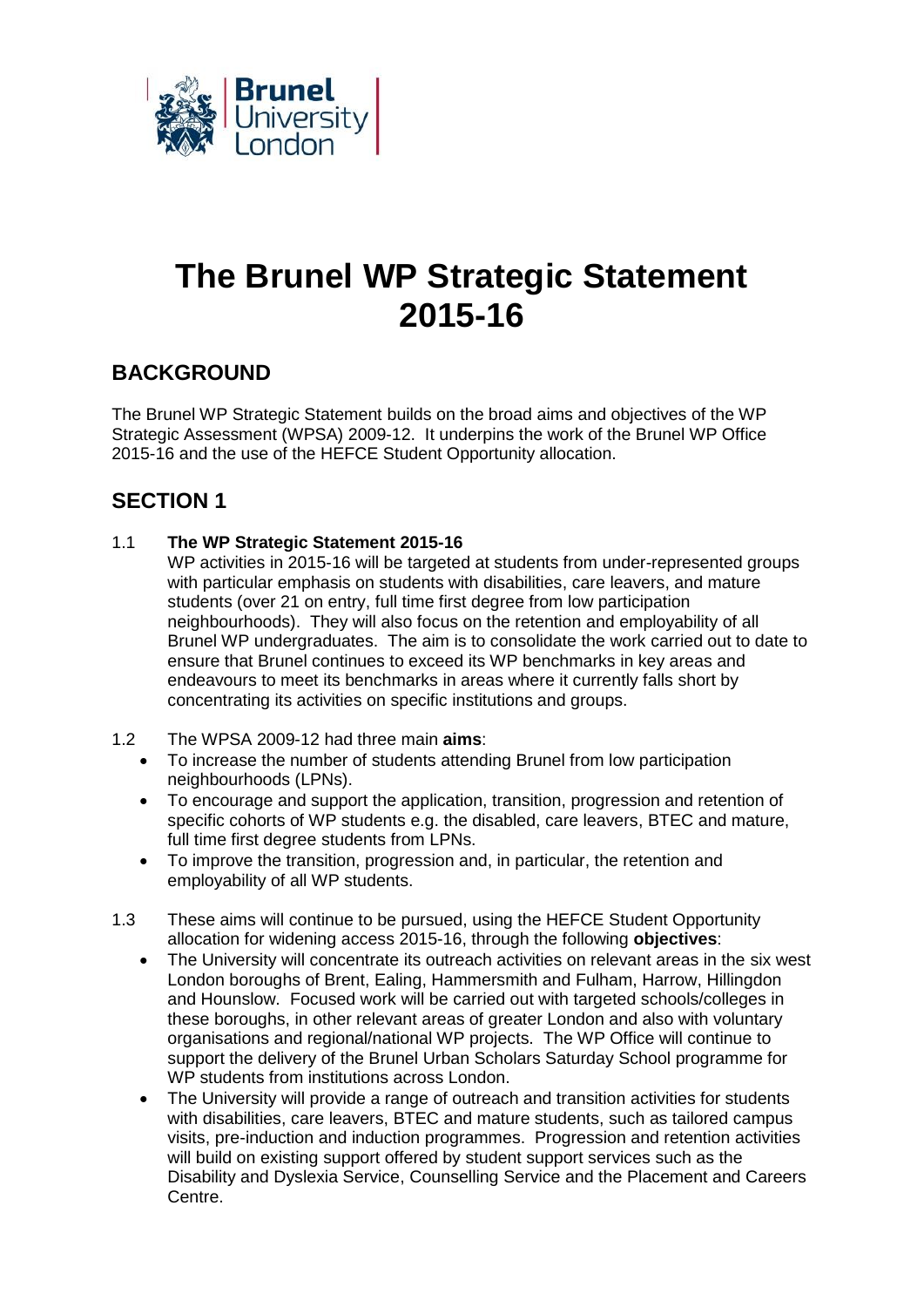• The University will continue to offer support for all WP learners, in particular through its Mentoring and WP Internship schemes, and will encourage the Colleges and student support services to develop further activities to improve retention and employability.

#### 1.4 **Targets and milestones 2015-16**

| <b>Targets 2009-16</b>                                                                                                                                                                                                                                                                                                                                                                                            | <b>Milestones</b>       |                                                                                                                                                                                    |
|-------------------------------------------------------------------------------------------------------------------------------------------------------------------------------------------------------------------------------------------------------------------------------------------------------------------------------------------------------------------------------------------------------------------|-------------------------|------------------------------------------------------------------------------------------------------------------------------------------------------------------------------------|
|                                                                                                                                                                                                                                                                                                                                                                                                                   | 2014/15                 | 2015/16                                                                                                                                                                            |
| Improve the HEFCE Polar 3 benchmark figure for<br>students studying at Brunel from low<br>participation neighbourhoods (LPNs). Current<br>benchmark 5.7% (2013/14).                                                                                                                                                                                                                                               | 0.2% annual<br>increase | 0.2% annual increase                                                                                                                                                               |
| Support the application, transition, progression<br>and retention of specific cohorts of WP students.<br>In 2013/14 the percentage of students in receipt<br>of DSA was 8.7% (HEFCE KPI); the percentage of<br>mature, full time first degree students from LPNs<br>was 4.7% (HEFCE KPI) and there were c. 63<br>known care leavers. The percentage of entrants<br>with BTEC qualifications in 2014/15 was c.20%. |                         | Increase enrolments<br>where required and<br>maintain and improve<br>provision for specific<br>underrepresented<br>groups through<br>targeted activities                           |
| Improve retention*and employability in targeted<br>academic areas, based on annual monitoring                                                                                                                                                                                                                                                                                                                     |                         | Work with two<br>academic/support<br>areas to improve<br>retention and<br>employability<br>(Other<br>retention/employability<br>work is funded<br>through the Access<br>Agreement) |

**\* Retention** is defined as 'course completed or progressed normally'

#### 1.5 **Staffing and management**

The HEFCE Student Opportunity allocation 2015-16 will continue to be used to support the staffing (currently 2.0fte plus 0.5 administrator) and operational costs of the Brunel WP Office.

#### 1.6 **Added value of the HEFCE Student Opportunity allocation 2015-16**

The WP Office will continue to offer assistance to the Brunel Urban Scholars scheme run by the Brunel Able Children's Centre (BACE) and funded in part through the Brunel Access Agreement. Over the years this has leveraged in substantial amounts of charitable funding for specific elements of the programme, most recently £57 K from Moody's Foundation and £8K from Niftylift Ltd in 2014-15. [\(www.brunel.ac.uk/sse/education/research/bace/urban\)](http://www.brunel.ac.uk/sse/education/research/bace/urban)